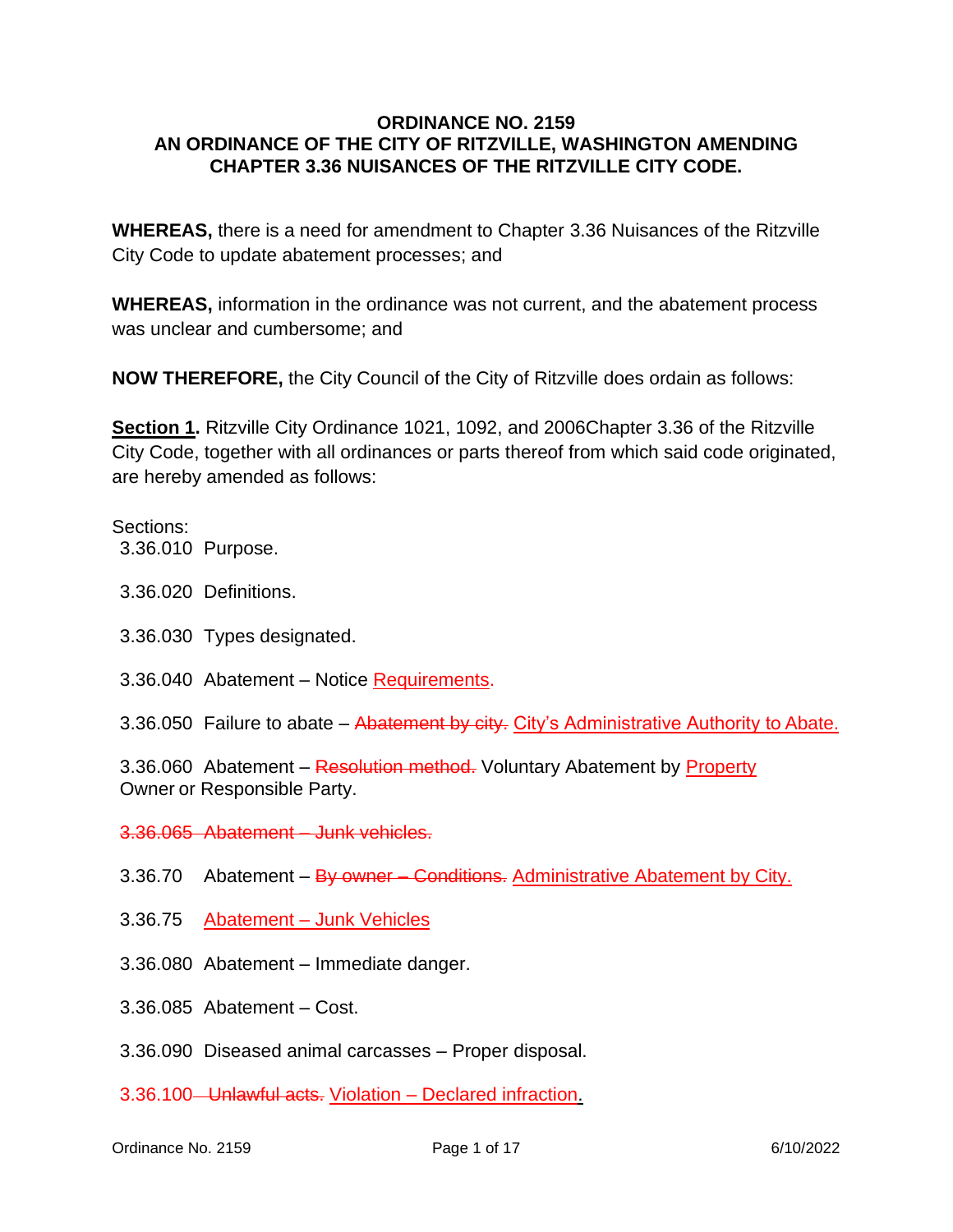#### 3.36.110 Violation – [Declared infraction.](https://www.codepublishing.com/WA/Ritzville/html/Ritzville03/Ritzville0336.html#3.36.110)

### **3.36.010 Purpose.**

The purpose of this chapter is to define and declare what constitutes a nuisance within the city and to provide for its abatement to prevent and prohibit those unsightly and/or unsanitary conditions which reduce the value of private property, interfere with the enjoyment of public and private property, create and constitute fire and other safety and health hazards, and generally create a menace to the health and welfare of the public and contribute to the degradation of the character of neighborhoods and depreciation of property values; and further providing penalties for the violation of this chapter. (Ord. 1021 § 2, 2001; Ord. 608 Art. 1, 1977).

### **3.36.020 Definitions.**

The words and phrases used in this chapter, unless the context otherwise indicates, shall have the following meanings:

A. "Abate" means to repair, replace, remove, destroy or otherwise remedy the condition in question by such means, in such a manner and to such an extent as the enforcement officer, in his judgment, determines is necessary in the interest of the general health, safety and welfare of the community, and to ensure conformity with applicable nuisance ordinance requirements.

B. "Building materials" means and includes lumber, plumbing materials, wallboard, sheet metal, plaster, brick, cement, asphalt, concrete block, roofing material, cans of paint and similar materials.

C. "Enforcement officer" means the chief of police or any alternate designated by him or her.

D. "Premises" means any building, lot parcel, real estate, or land or portion of land, whether improved or unimproved, including adjacent sidewalks and parking strips.

E. "Responsible person" means any agent, lessee or other person occupying or having charge or control of any premises, except the owner.

F. "City property" means streets, alleys, sidewalks and associated rights-of-way owned by the city of Ritzville. (Ord. 1021 § 3, 2001; Ord. 608 Art. 2, 1977).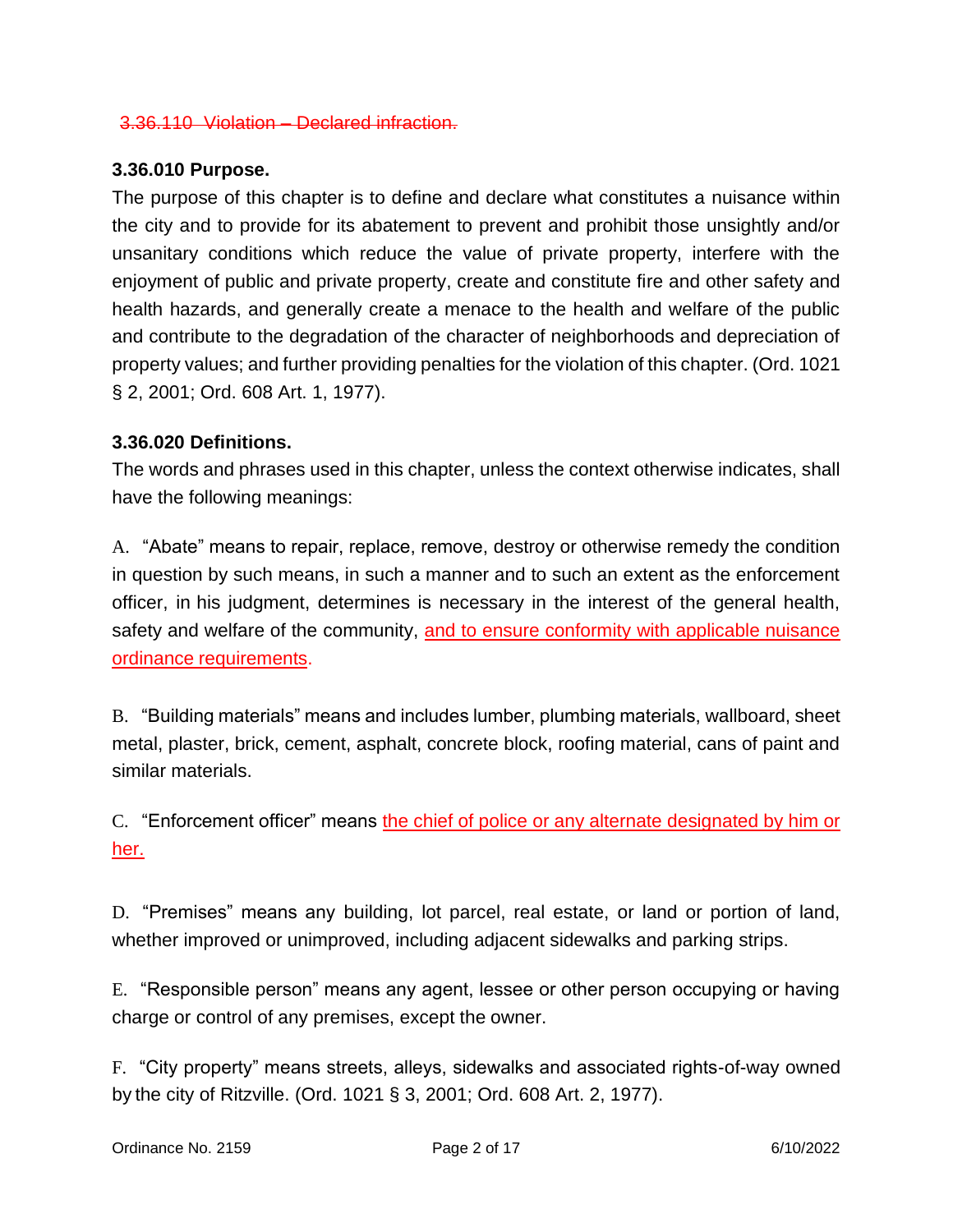## **3.36.030 Types designated.**

Each of the following conditions, unless otherwise permitted by law, are declared to be unlawful public nuisances is declared to constitute a public nuisance and, whenever the enforcement officer determines that any of these conditions exist upon any premises or in any drainage way, the officer may require or provide for the abatement thereof pursuant to this chapter:

A. The existence of any weeds, trash, dirt, filth, the carcass of any animal, waste, shrubs, accumulation of lawn or yard trimmings, or other offensive matter;

B. The existence of any dead, diseased, infested or dying tree that may constitute a danger to street trees, streets or portions thereof;

C. The existence of any tree, shrub or foliage, unless by consent of the city, which is apt to destroy, impair, interfere or restrict the following:

1. Streets, sidewalks, sewers, utilities or other public improvements,

2. Visibility on, free use of, or access to such improvements;

D. The existence of any vines or climbing plants growing into or over any street tree or any public hydrant, pole or electrolier; or the existence of any shrub, vine or plant growing on, around or in front of any hydrant, standpipe, sprinkler system connection or any other appliance or facility provided for fire protection purposes in such a way as to obscure the view thereof or impair the access thereto;

E. The existence of any accumulation of materials or objects in a location when the same endangers property, safety or constitutes a fire hazard;

F. The existence of a sidewalk or a portion of a sidewalk adjacent to any premises which is out of repair and in a condition to endanger persons or property, or in a condition to interfere with the public convenience in the use of such sidewalk;

G. The existence of caterpillar infestation;

- H. The burning or disposal of vardwork, garden waste, refuse, sawdust yard and garden waste only in a 3 feet by 3 feet by 4 feet or any other material without a permit or not in such an area designated area for such material;
- I. The existence of any obstruction to a street, alley, crossing or sidewalk, and any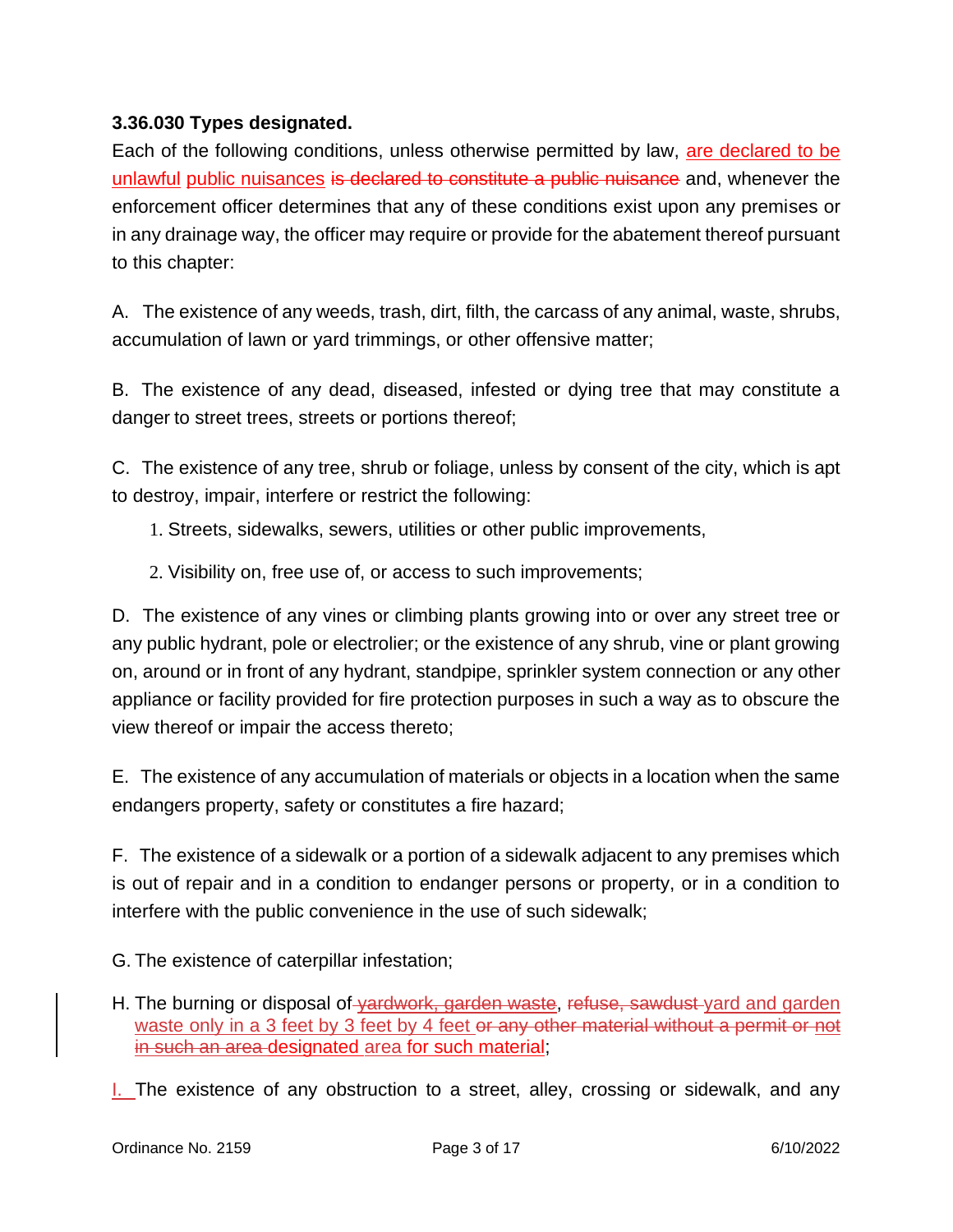excavation in or under any street, alley, crossing or sidewalk, which is by ordinance prohibited, or which is made without lawful permission, or which, having been made by lawful permission, is kept and maintained after the purpose thereof has been accomplished and for an unreasonable length of time;

# 1. A) Parking lots

i. No person, firm, company or Corporation, nor the agent, representative or Employee of any person, firm, company or corporation, shall plow or otherwise clear a parking lot of snow and ice and thereafter place, throw or deposit that snow or ice on any street, alley or sidewalk.

# B) Sidewalks

1) Accumulations of Snow and ice on public sidewalks within the City of Ritzville are detrimental to public health, convenience, safety and welfare of the citizens of the city and to visitors of the city. It is reasonable and necessary that persons owning, occupying, or having charge of premises or property adjacent to sidewalks make reasonable efforts to clear the sidewalks which they control of snow and ice in a prudent fashion so that those public rights-of-way remain accessible and safe for their intended use. This section is for the benefit of the general public and no specific duty to a particular persons is created hereby.

2) It shall be the duty of the owner, occupant, or person having charge of any building, residence, premises, or real property located within the city adjacent to or fronting upon any public sidewalk to remove or cause to be removed, within 24 hours everyday after snowfall, snow and ice from said sidewalks

**I.J.**The erecting, maintaining, using, placing, depositing, leaving, or permitting to be or remaining in or upon any private lot, building, structure or premises, or in or upon any street, alley, sidewalk, park, parkway or other public or private place in the city, any one or more of the following disorderly, disturbing, unsanitary, fly-producing, rat-harboring, disease-causing places, conditions or things:

1. Any putrid, unhealthy or unwholesome bones, meat, hides or skins; or the whole or any part of any dead animal, fish or fowl; or waste parts of fish, vegetable or animal matter in any quantity; but nothing in this subdivision shall prevent the temporary retention of waste in approved covered receptacles,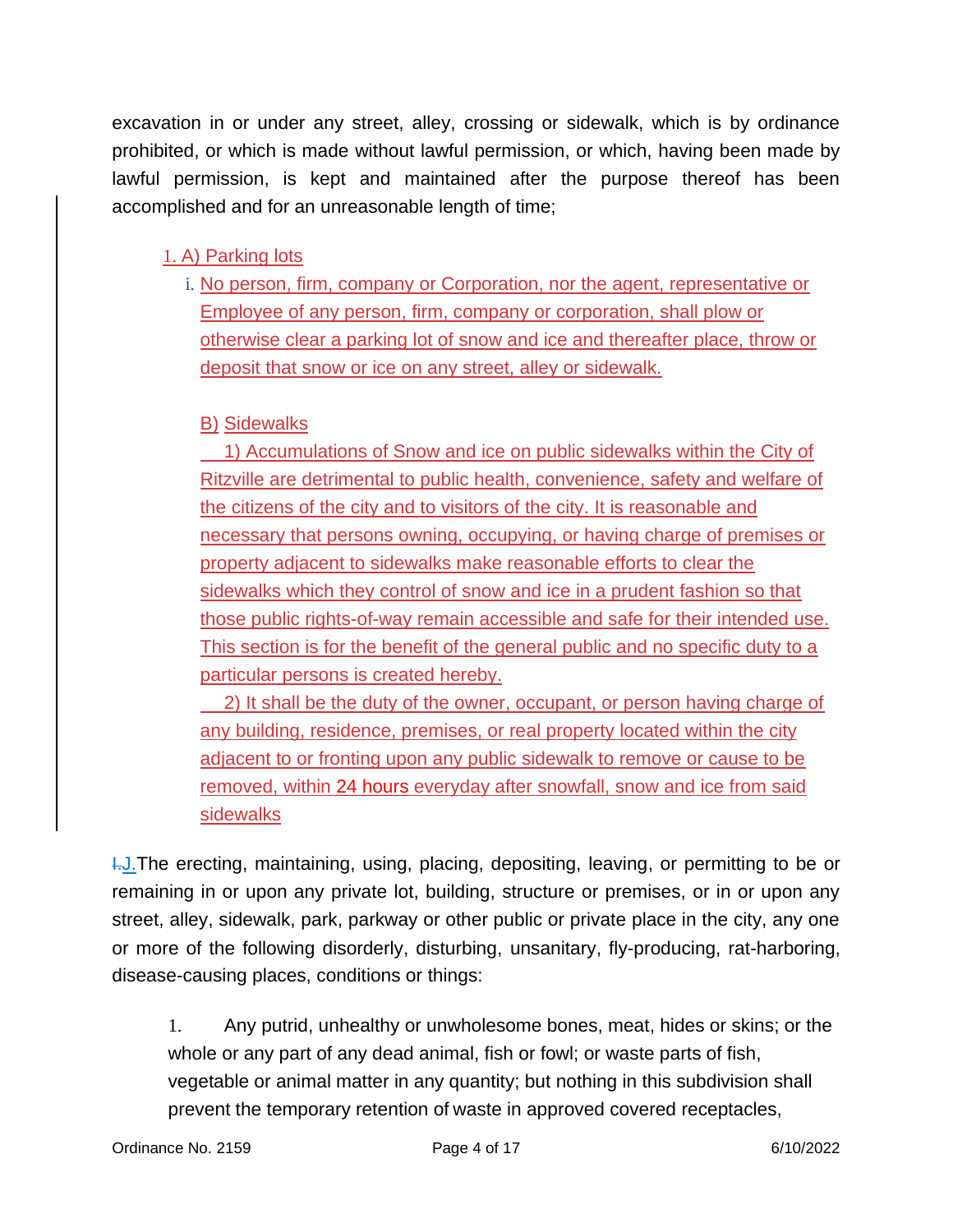2. Any privies, vaults, cesspools, sumps, pits or like places which are not securely protected from flies and rats, or which are foul or malodorous,

3. Any filthy, littered or trash-covered dwellings, cellars, house yards, barnyards, stable yards, factory yards, vacant areas in the rear of stores, vacant lots, houses, buildings or premises,

4. Any animal manure in any quantity which is not securely protected from flies or weather conditions, or which is kept or handled in violation of any ordinance of the city,

5. Any poison oak or poison ivy, Russian thistle or other noxious weeds, whether growing or otherwise; but nothing in this subdivision shall prevent the temporary retention of such weeds in approved covered receptacles, as determined by the Adams County Weed Board,

6. Any bottles, cans, glass, ashes, small pieces of scrap iron, wire, metal articles, bric-a- brac, broken stone or cement, broken crockery, broken glass, broken plaster and all such trash or abandoned material, unless it is kept in approved covered bins or galvanized iron receptacles,

7. Any trash, litter, rags, accumulations of empty barrels, boxes, crates, packing cases, mattresses, bedding, excelsior, packing hay, straw or other packing material, lumber not neatly piled, scrap iron, tin or other metal not neatly piled, or anything whatsoever in which flies or rats may breed or multiply or which may be a fire hazard;

J.K. The depositing or burning or causing to be deposited or burned in any street, alley, sidewalk, park, parkway, or other public place which is open to travel, of any hay, straw, paper, wood, boards, boxes, leaves, manure or other rubbish or materials;

K.L. The storage or keeping on any premises for more than 30 days of any used or unused building material, as defined in RCC 3.36.020(B), whose retail cost new would exceed \$100.00 \$500.00, without a special permit from the building official; provided, that nothing in this subsection shall do the following: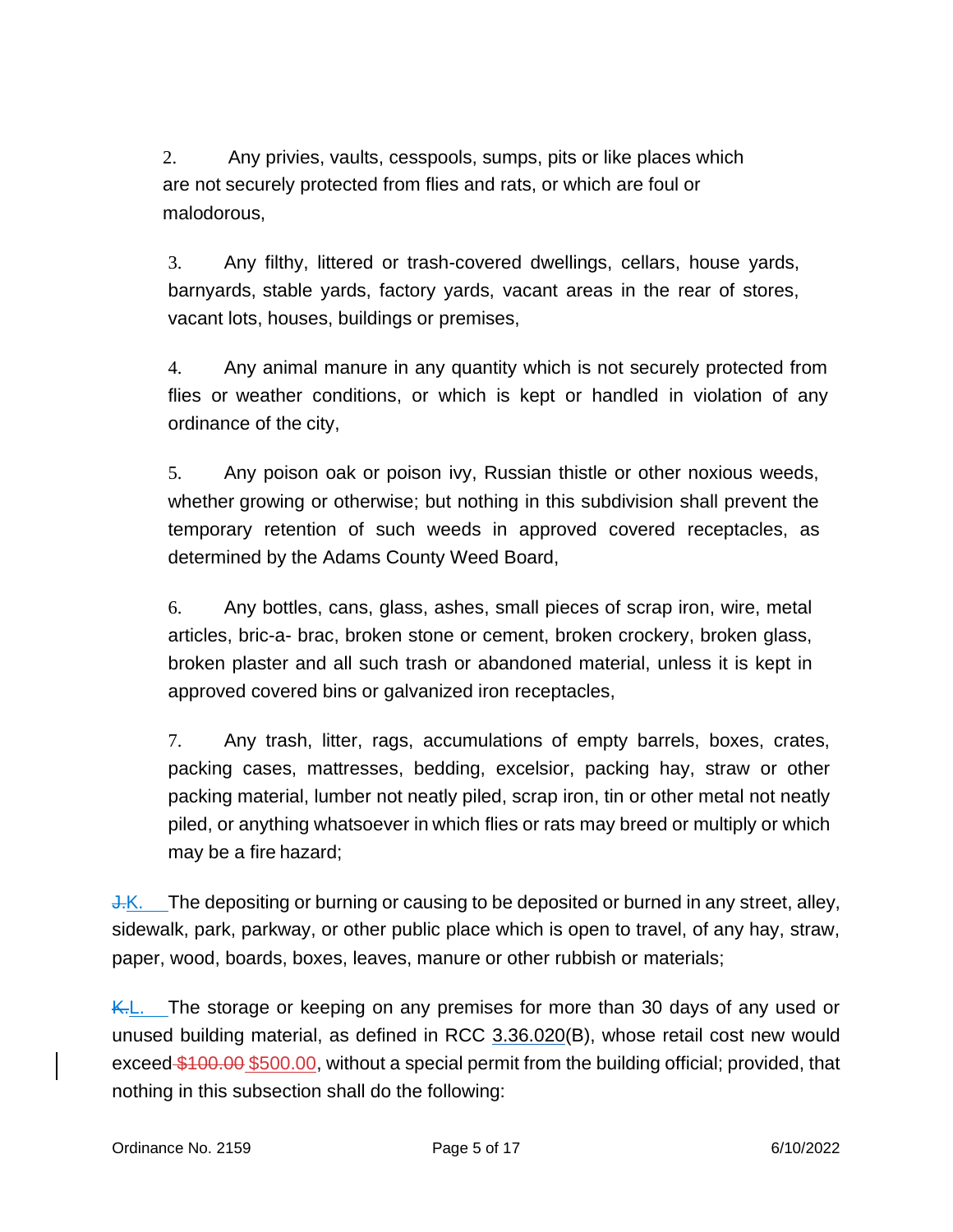1. Prohibit such storage without a permit when done in conjunction with a construction project for which a building permit has been issued and which is being prosecuted diligently to completion,

2. Prohibit such storage without a permit upon the premises of a bona fide lumberyard, or dealer in building materials or other commercial enterprise, when the same is permitted under the zoning ordinance and other applicable laws,

3. Make lawful any such storage or keeping when it is prohibited by other ordinances or laws;

 $L.M.$  The existence of any fence or other structure or thing on private property abutting or fronting upon any public street, sidewalk or place which is in a sagging, leaning, fallen, decayed or other dilapidated or unsafe condition;

M.N. The existence on any premises of any unused or abandoned or junk trailer, house trailer, automobile, boat, or other vehicle or major parts thereof on city right-of-way or private property. A junk vehicle, boat or other vehicle is a vehicle, boat or other vehicle certified under RCW [46.55.230,](https://www.codepublishing.com/cgi-bin/rcw.pl?cite=46.55.230) and all changes made by reference thereto, as meeting at least three of the following requirements:

1. Is three years old or older;

2. Is extensively damaged, such damage including but not limited to any of the following: a broken window or windshield, or missing wheels, tires, motor or transmission;

3. Is apparently inoperable;

4. Has an approximate fair market value equal only to the approximate value of the scrap in it.

Exception: "Project" cars may exist on private property as long as obvious monthly progression in its restoration is being made. In no case will a project car be allowed to remain on private property inoperable for more than one year. No project cars may remain on city property for any length of time. Additionally, "junk vehicle" does not include: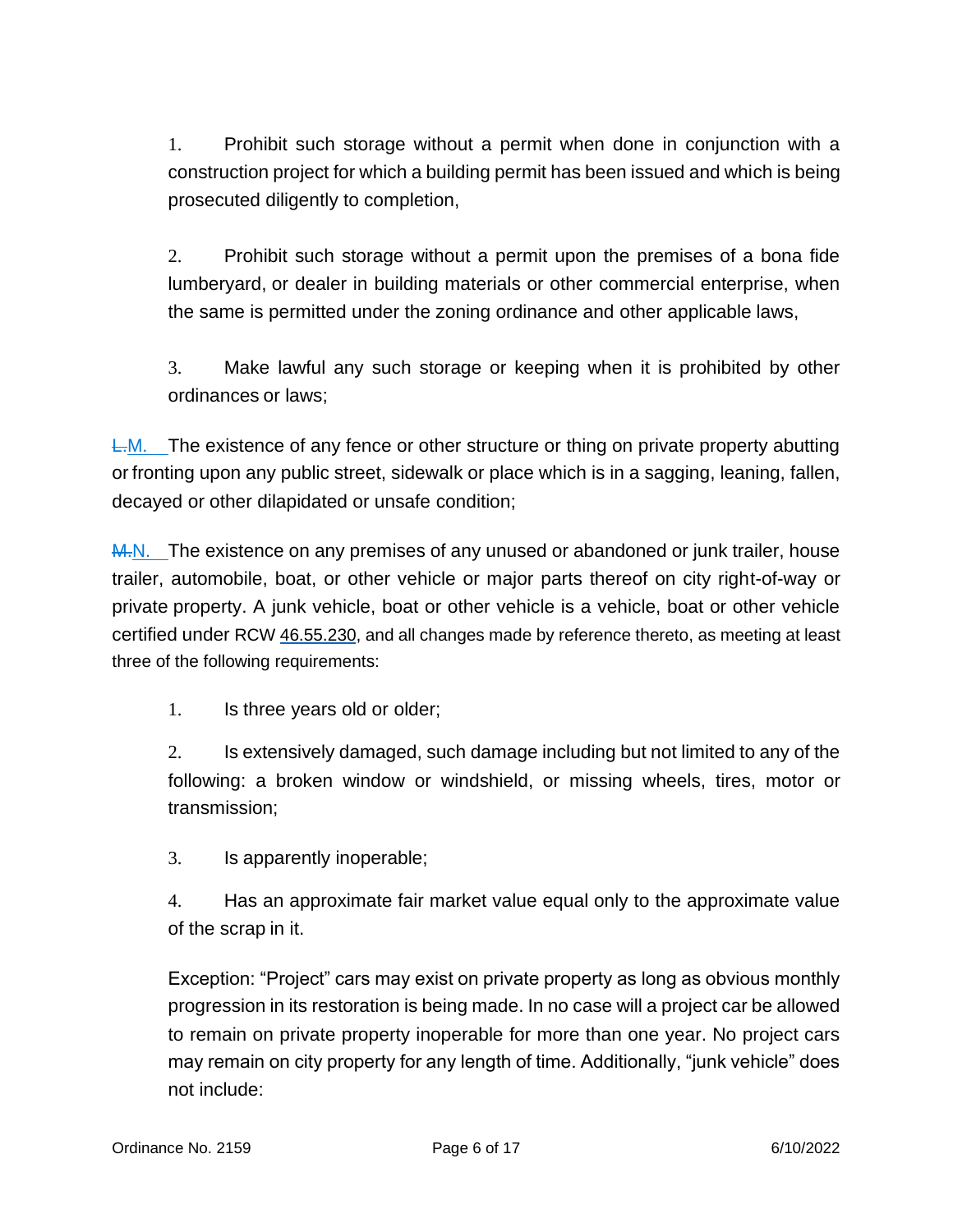i. A vehicle or part thereof that is completely enclosed within a building in a lawful manner where it is not visible from the street or other public or private property; or

ii. A vehicle or part thereof that is stored or parked in a lawful manner on private property in connection with the business of a licensed dismantler or licensed vehicle dealer and is fenced according to RCW [46.80.130.](https://www.codepublishing.com/cgi-bin/rcw.pl?cite=46.80.130)

O. The existence on any premises of any abandoned or unused well, cistern or storage tank without first demolishing or removing from the city such storage tank, or securely closing and barring any entrance or trapdoor thereto, or without filling any well or cistern or capping the same with sufficient security to prevent access thereto by children;

P. The existence on any premises, in a place accessible to children, of any unattended and/or discarded icebox, refrigerator or other large appliance;

Q. The existence of any drainage onto or over any sidewalk or public pedestrian way;

R. Appliances or parts thereof;

S. All places not properly fenced which are used or maintained as junkyards or dumping grounds, or for the wrecking, disassembling, repair or rebuilding of automobiles, trucks, tractors, boats, or machinery of any kind, or for the storing or leaving of any machinery or equipment used by contractors, builders, or other persons, which said places are kept or maintained so as to essentially interfere with the comfortable enjoyment of life or property by others. Properly fenced shall mean sight-obscuring fence kept in good condition and shall meet zoning requirements of RCC Title [11](https://www.codepublishing.com/WA/Ritzville/html/Ritzville11/Ritzville11.html#11) and Chapter [11.115](https://www.codepublishing.com/WA/Ritzville/html/Ritzville11/Ritzville11115.html#11.115) RCC. (Ord. 2006 § 1, 2006; Ord. 1021 § 4, 2001; Ord. 608 Art. 3, 1977).

# **3.36.040 Abatement – Notice Requirements.**

After the enforcement officer has evidence that a public nuisance exists, the enforcement officer will relay such evidence to the City Clerk who An enforcement officer appointed by the mayor having knowledge of any public nuisance, shall cause any owner or other responsible person to be notified of the existence of a public nuisance on any premises, shall direct the owner or other responsible person to abate the condition within ten (10)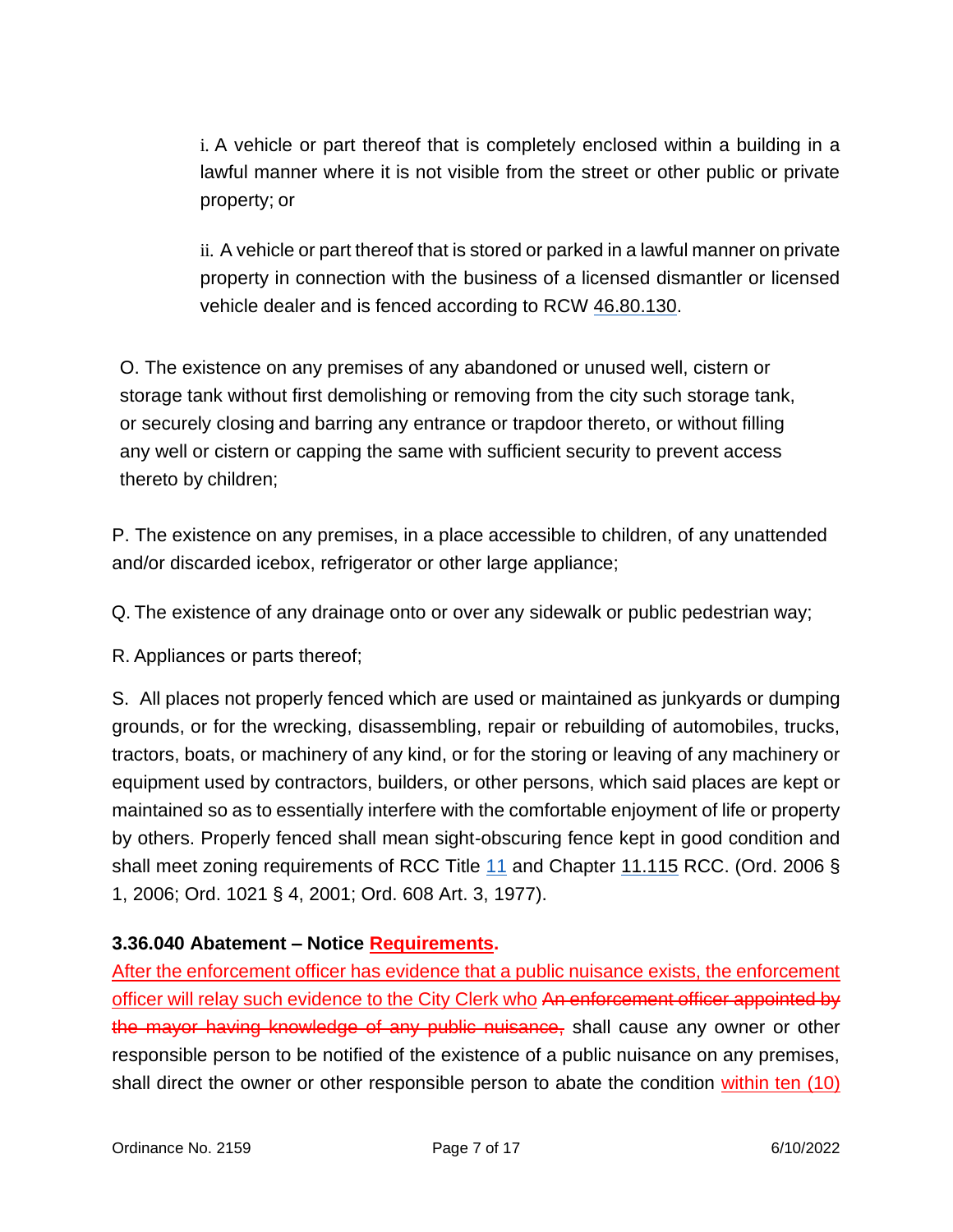days of the date on the Notice, and shall set a Show Cause hearing for the owner or responsible party in front of City Council should the nuisance not be abated within the ten (10) day time period. This Notice shall be personally served or sent by regular mail to the last known address. This Notice shall be substantially in the following form:

## NOTICE TO ABATE UNSAFE OR UNLAWFUL CONDITION

### TO: (Name and address of person notified)

As the property owner or responsible party of owner, agent, lessee or other person occupying or having charge or control of the building, lots or premises at \_\_\_\_\_\_\_\_\_\_\_\_\_\_\_\_\_ [insert address or sufficient description] you are hereby notified that the undersigned pursuant to Ordinance No. \_\_\_\_\_\_\_\_\_ has determined that there exists upon or adjoining said premises the following condition contrary to the provisions of sub-section \_\_\_\_ of Article III [insert nuisance condition].

Abatement is to be accomplished in the following manner: [insert manner of abatement]

You are hereby notified to abate said nuisance condition to the satisfaction of the undersigned within ten (10) days of the date of this Notice. If you do not voluntarily abate such condition within the time period provided above, you will be required to appear in front of City Council at a Show Cause hearing set for [insert date of hearing] at [insert time of hearing] at [insert location of hearing], in which the City will decide whether or not to administratively abate the condition at your expense in accordance with RCC 3.36.085.

You shall have seven (7) days from the date of the Show Cause hearing to appeal the City Council's decision to the superior or district court. You must notify City Council within this time period if you choose to appeal its decision to the court. If you do not appeal the decision or notify City Council of your appeal within the seven (7) day time period, the City may proceed with administrative abatement of the nuisance if authorized by City Council at the Show Cause hearing.

Such expenses of administrative abatement may be recovered by levying a special assessment against your property estimated in the amount of the abatement expense in accordance with this Chapter.

If this Notice is being sent in regards to a junk vehicle and the City has been authorized to proceed with administrative abatement, the vehicle will be removed and the costs assessed against the registered owner if the identity of the owner can be determined, unless the owner in the transfer in ownership of the vehicle has complied with RCW [46.12.101,](https://www.codepublishing.com/cgi-bin/rcw.pl?cite=46.12.101) or the costs may be assessed against the owner of the property on which the vehicle is stored in accordance with RCC 3.36.085.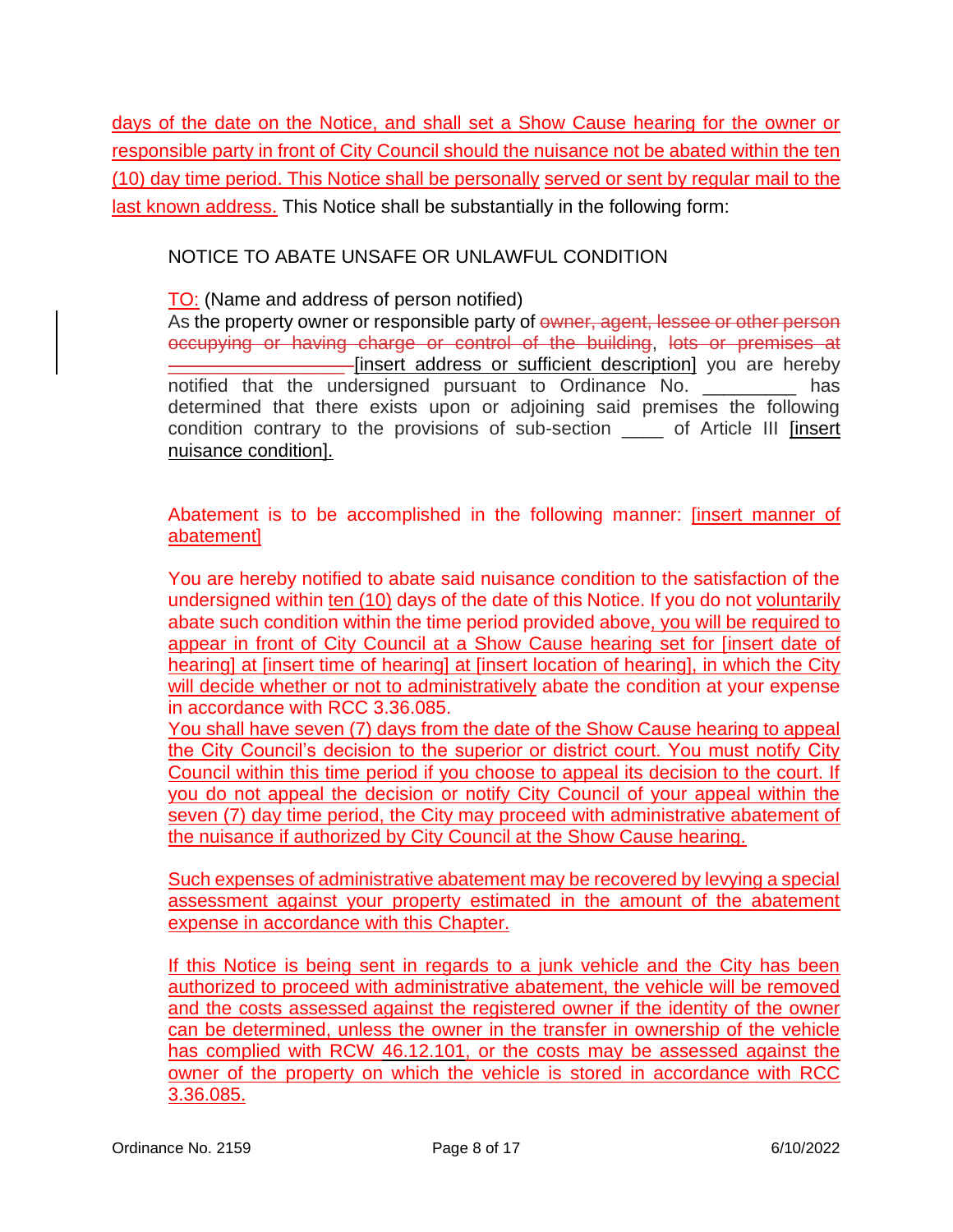DATED:

Mayor

**3.36.050 Failure to abate – Abatement by city. City's Administrative Authority to Abate.** In all cases where the enforcement officer City has determined to proceed with abatement, ten (10) days after giving the date on the Notice, the City shall acquire jurisdiction to abate the condition at the person's expense as provided in this section. The City Clerk is authorized to enforce this chapter and take appropriate abatement procedures, after show cause hearing as per RCC 3.36.070.. Upon the abatement of the condition or any portion thereof by the city, all the expenses thereof shall constitute a civil debt owing to the city jointly and severally by such of the persons who has been given notice as provided in RCC [3.36.040.](https://www.codepublishing.com/WA/Ritzville/html/Ritzville03/Ritzville0336.html#3.36.040) The debt shall be collectible in the same manner as any other civil debt owing to the city. (Ord. 608 Art. 7, 1977).

# **3.36.060 Abatement – Resolution method. Voluntary Abatement by Property Owner or Responsible Party**

A. Abatement – Notice. Upon the discovery of a nuisance by the enforcement officer that is not an emergency, the eity enforcement officer shall inform the City Clerk who shall order the property owner or responsible party to voluntarily abate the nuisance within ten (10) days of the date on the Notice. The order shall follow the Notice requirements provided in RCC 3.36.040. provide said land owner or other person owning, creating, keeping, maintaining or permitting the same at least 20 days to abate the nuisance. The order shall be served personally, or by first class mail, and shall describe with particularity the nature of the violation, the sections of the code or other laws which are being violated, and a description of the land where the nuisance is located.

B. If and when a property owner or other responsible person undertakes to abate any condition described in this chapter, whether by order of the City Clerk or otherwise, all needful and legal conditions pertinent to the abatement may be imposed by the enforcement officer. It is unlawful for the owner or other responsible person to fail to comply with such conditions.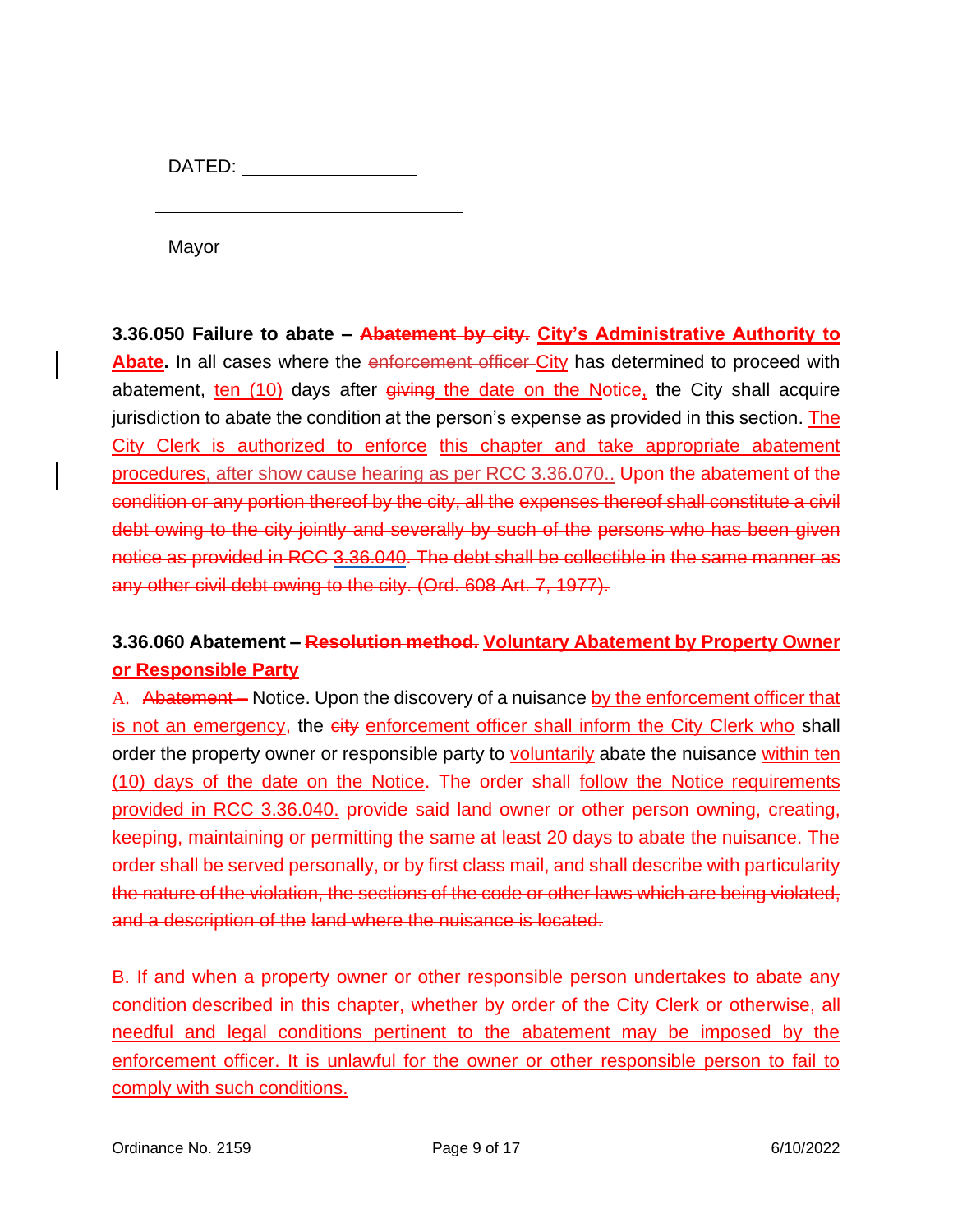C. Nothing in this chapter shall relieve any property owner or other responsible person of the obligation of obtaining any required permit to do any work incidental to the abatement. (Ord. 608 Art. 9, 1977).

B. Show Cause Hearing. Upon default of said land owner and/or other person owning, creating, keeping, maintaining or permitting the same to timely abate the nuisance as set forth in subsection (A) of this section, the city council shall then order a show cause hearing on the issue of why the city council should not adopt a resolution ordering the abatement of the nuisance on behalf of the city with the costs thereof to be charged against said land owner or other person owning, creating, keeping, maintaining or permitting the same and becoming a lien against the property. At least 10 days before the show cause hearing, the city shall notify the land owner of the land where the nuisance is located, as shown on the last equalized assessment rolls, and/or other person owning, creating, keeping, or maintaining or permitting the same of the city's intent to adopt such a resolution. The notice shall be served personally or by first class mail with a five- day return receipt requested, and shall state the date and time and place of the show cause hearing and shall describe with particularity the nature of the violation, the sections of the city code or other laws which are being violated and a description of the land upon which the nuisance is located.

C. Resolution. Upon default of said land owner or other person owning, creating, keeping, maintaining or permitting the same to timely abate the nuisance, or to show cause why said resolution should not be adopted, the city may adopt said resolution ordering that the nuisance shall be abated by the city or its designee with the costs of said abatement being charged against the said land owner or other person owning, creating, keeping, maintaining or permitting the same, and the cost thereof shall become a lien upon the land, which lien may be filed and foreclosed upon in the same time and in the same manner as provided by law for liens for labor and materials.

D. In addition to the procedures outlined above, the city may, at any time, petition the superior court of Adams County for an order of abatement of the nuisance on such terms and conditions as may be just and equitable. (Ord. 2006 § 2, 2006; Ord. 608 Art. 8, 1977).

#### **3.36.065 Abatement – Junk vehicles.**

A. The chief of police or the Ritzville city council may order the removal of junk motor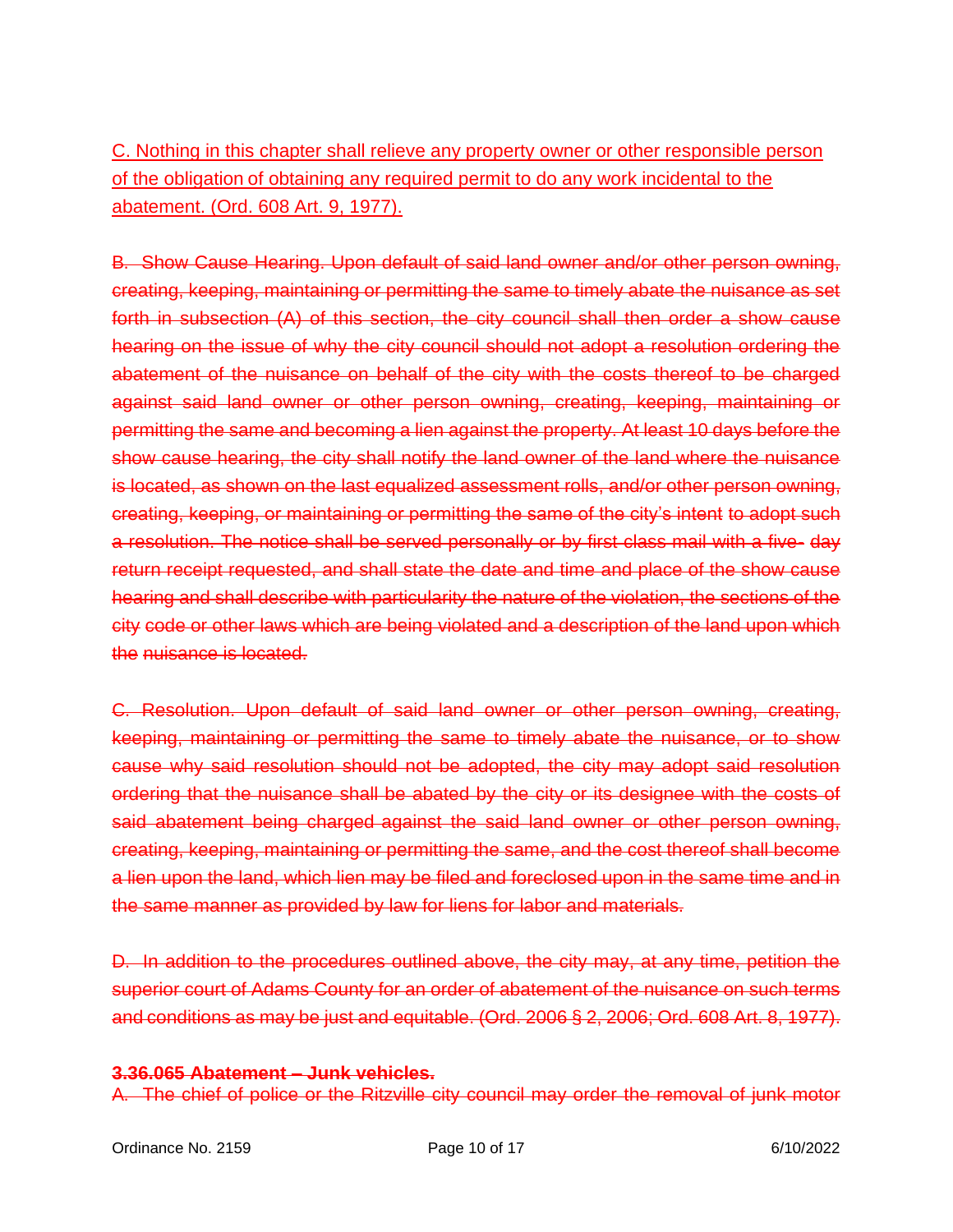vehicles or parts thereof along with other incidental machinery, scrap and parts from public or private

property if it constitutes a nuisance as defined herein or is maintained in violation of the city's zoning ordinance.

B. If the city finds the junk vehicle or parts thereof to be a nuisance or maintained in violation of the zoning ordinance, it shall send the owner of the land as shown on the last equalized assessment roll and the last registered and legal owner of the vehicle, unless the vehicle is in such condition that identification numbers are not available to determine ownership, a notice of the violation. The notice must inform the owners that they are entitled to a hearing on the issue of the abatement of the junk vehicle. The notice must specify that if no request for a hearing is received within 20 days of the date of the notice, the vehicle will be removed and the costs assessed against the registered owner if the identity of the owner can be determined, unless the owner in the transfer in ownership of the vehicle has complied with RCW [46.12.101,](https://www.codepublishing.com/cgi-bin/rcw.pl?cite=46.12.101) or the costs may be assessed against the owner of the property on which the vehicle is stored and shall become a lien against the property upon which the vehicle is located.

C. If any request for a hearing is timely received, a notice giving the time, location, and date of the hearing on the question of abatement and removal of the vehicle or parts thereof as a public nuisance shall be personally served or mailed, by certified mail, with a five-day return receipt requested, to the owner of the land as shown on the last equalized assessment roll and the last registered and legal owner of record, unless the vehicle is in such condition that identification numbers are not available to determine ownership. The notice shall also state that the owner of the land may appear in person at the hearing or present a written statement in time for consideration at the hearing denying responsibility for the presence of the vehicle, or parts thereof, on the land, with his reasons for the denial.

D. The costs of administration or removal of the vehicle shall not be assessed against the property upon which the vehicle is located and the owner of land shall not be held liable for said costs if it is determined at the hearing that the vehicle or parts thereof were placed on his land without his consent and he has not subsequently acquiesced in their presence.

E. After notice has been given of the intent of the city to dispose of the junk vehicle and after a hearing, if requested, has been held, the vehicle or parts thereof found to be a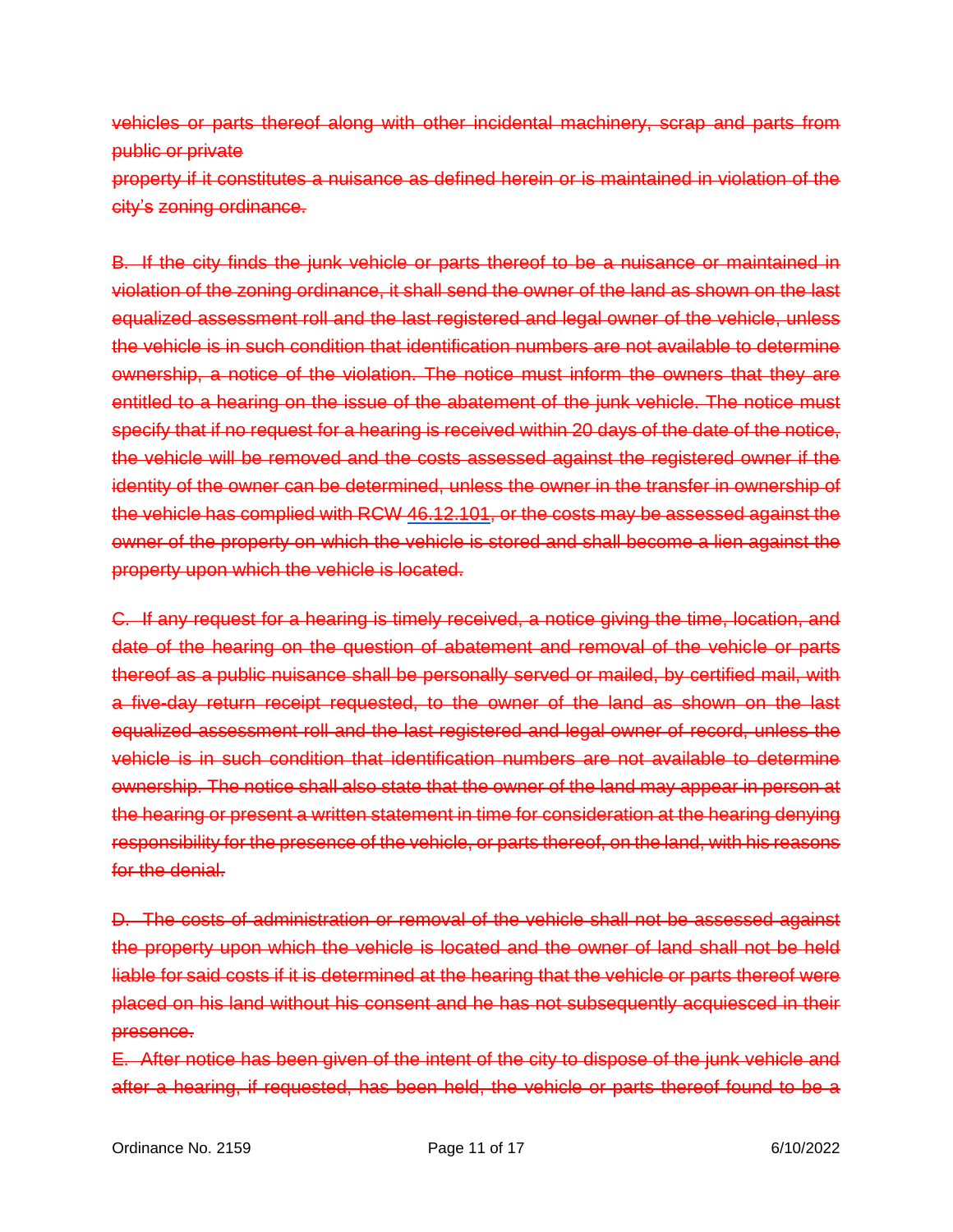nuisance or maintained in violation of the city code shall be removed at the request of a law enforcement officer with notice to the WSP and Department of Licensing that the vehicle has been wrecked. Except as otherwise provided herein, the costs of administration and removal shall be assessed against the registered owner of the vehicle, the owner of the land upon which the vehicle is located and shall become a lien upon the land, which lien shall be filed and foreclosed upon in the same time and in the same manner as provided by law for liens for labor and materials. The vehicle may be impounded and/or turned over to a registered disposer. (Ord. 2006 § 3, 2006).

### **3.36.070 Abatement – By owner – Conditions. Administrative Abatement by City.**

A. If and when an owner or other responsible person undertakes to abate any condition described in this chapter, whether by order of the enforcement officer or otherwise, all needful and legal conditions pertinent to the abatement may be imposed by the enforcement officer. It is unlawful for the owner or other responsible person to fail to comply with such conditions. If no voluntary abatement was conducted by the property owner or other responsible party who received the Notice within the ten (10) day time period provided in the Notice, the City Clerk shall proceed with the Show Cause hearing with City Council on the issue of why the City Council should not adopt a resolution ordering the abatement of the nuisance on behalf of the city with the costs thereof to be charged against said land owner or other person owning, creating, keeping, maintaining or permitting the same and becoming a lien against the property

B. Show Cause Hearing- At the Show Cause hearing before City Council, the property owner or responsible party may introduce evidence to show that there is no violation of this chapter, or that the City's conditions or timeline as to compliance is unreasonable, or that they are not responsible under the terms of this chapter to abate such nuisance. The City Clerk may introduce evidence that there is a violation of this chapter, that the timeline is reasonable, and to rebut any other evidence. Each party may call witnesses. Technical rules of evidence need not be followed. The burden of proof shall be upon the property owner or responsible party to show that there was no violation as claimed and that the time given for voluntary abatement and the method or extent of compliance are unreasonable.

C. After receiving evidence and arguments from both sides, the City Council shall enter a decision at the hearing to either (1) authorize the City Clerk to proceed with the administrative abatement procedures to abate the public nuisance violation, which shall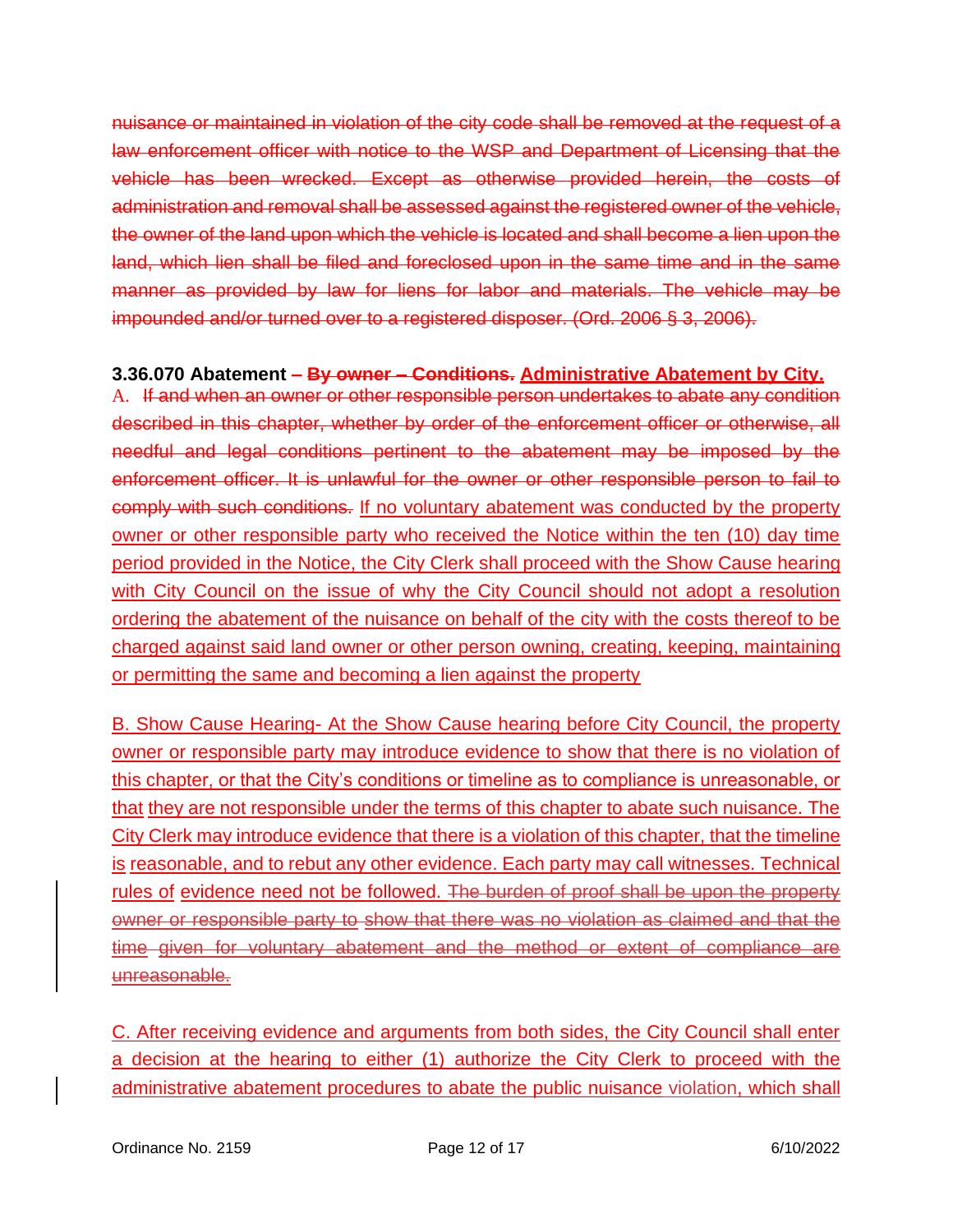include the passing of a resolution or (2) the City Council shall direct the City Clerk to not proceed if they find that there is no public nuisance violation or the City has not proceeded according to this chapter.

D. Resolution. Upon default of said land owner or other person owning, creating, keeping, maintaining or permitting the same to timely abate the nuisance, or to show cause why said resolution should not be adopted, the city may adopt said resolution ordering that the nuisance shall be abated by the city or its designee with the costs of said abatement being charged against the said land owner or other person owning, creating, keeping, maintaining or permitting the same, and the cost thereof shall become a lien upon the land, which lien may be filed and foreclosed upon in the same time and in the same manner as provided by law for liens for labor and materials.

The City Council shall finalize a resolution in accordance with the decision entered at the Show Cause hearing and shall mail a copy of the resolution to the owner or responsible person within three (3) business days after the hearing. The owner or responsible person shall have seven (7) days from date of the Show Cause hearing to petition the superior court or district court for injunctive relief seeking to restrain the city from proceeding with abatement of the violation and to send notice of said appeal to the City Clerk. The court is authorized to affirm, reverse, or modify such enforcement action delivered by the City Council, and any such hearing or trial shall be "de novo," meaning the court shall be directly reviewing the action by the city as a new matter.

E. If the person who received the Notice did not appear at the Show Cause hearing, or if the person appeared and the City Council has found for the City Clerk, and there has been no appeal to superior or district court, the City Clerk is authorized by this chapter to proceed with appropriate administrative procedures, including but not limited to, using the City's personnel or a contractor, to abate the nuisance in any reasonable manner. The expense of such administrative abatement shall be in accordance with RCC 3.36.085.

# **3.36.075 Abatement – Junk vehicles.**

A. The City Clerk may order the property owner or responsible part to remove junk motor vehicles or parts thereof along with other incidental machinery, scrap and parts from public or private property if it constitutes a nuisance as defined herein or is maintained in violation of the city's zoning ordinance. The order shall follow the Notice requirements provided in RCC 3.36.040.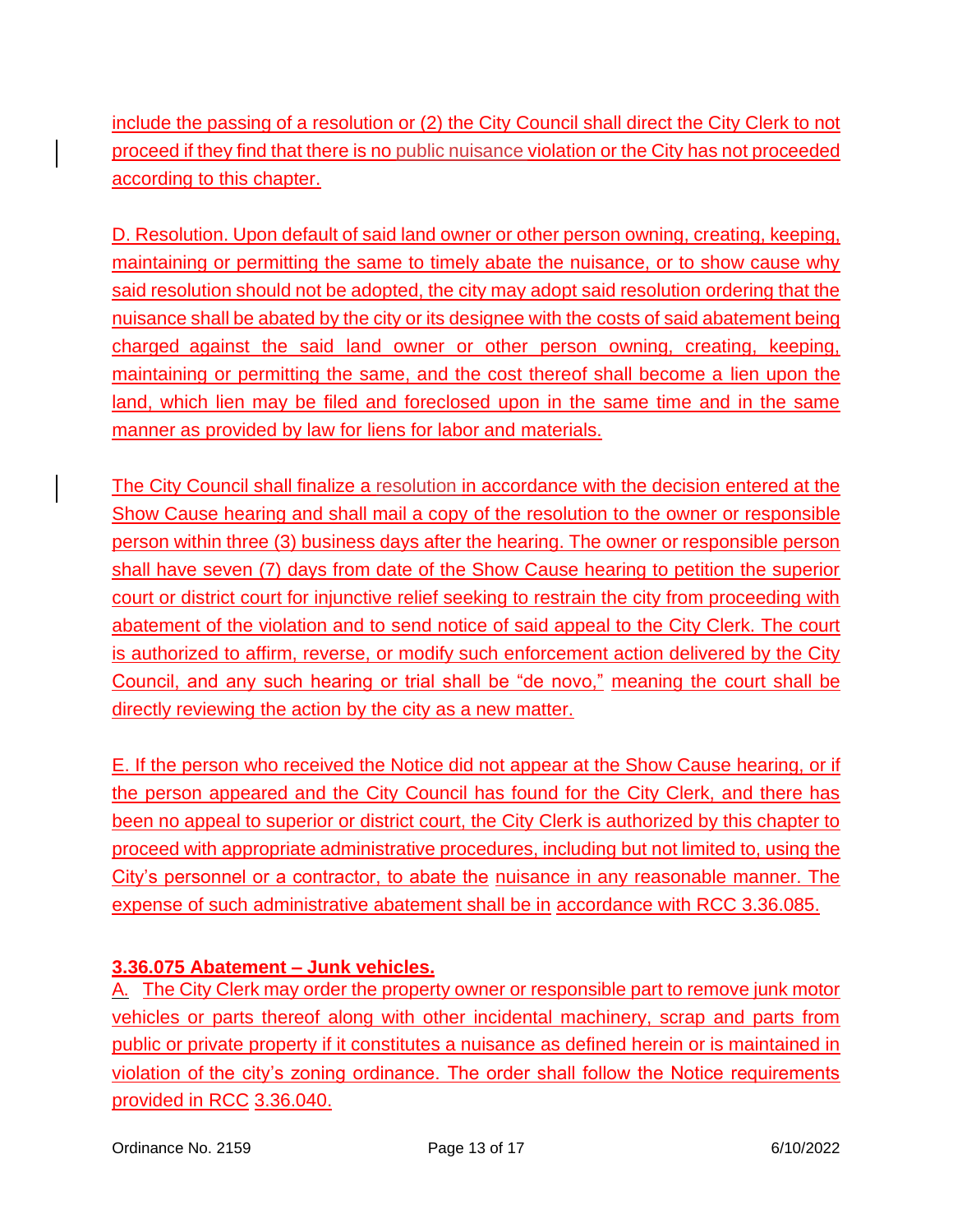B. If the property owner or responsible party does not remove the nuisance as requested in the Notice, the City Clerk may proceed in accordance with RCC 3.36.070,

C. Cost of Abatement of Junk Vehicles- The costs of administration or removal of the vehicle shall not be assessed against the property upon which the vehicle is located and the owner of land shall not be held liable for said costs if it is determined at the hearing that the vehicle or parts thereof were placed on his land without his consent and he has not subsequently acquiesced in their presence.

D. After Notice has been given and after a the Show Cause hearing, the vehicle or parts thereof found to be a nuisance or maintained in violation of the city code shall be removed at the request of the City Clerk with notice to the WSP and Department of Licensing that the vehicle has been wrecked. Except as otherwise provided herein, the costs of administration and removal shall be assessed in accordance with RCC 3.36.085. The vehicle may be impounded and/or turned over to a registered disposer. (Ord. 2006 § 3, 2006).

# **3.36.080 Abatement – Immediate danger.**

Whenever any condition or use of property causes or constitutes, or reasonably appears to cause or constitute, an imminent or immediate danger to the health or safety of the public or a significant portion thereof, the City Clerk Mayor or designee shall have the authority to summarily and without Notice abate the same. Such abatement shall be at the expense of the responsible party or the property owner in accordance with RCC 3.36.085. become a civil debt against the owner or other responsible party and be collected as provided in RCC [3.36.050.](https://www.codepublishing.com/WA/Ritzville/html/Ritzville03/Ritzville0336.html#3.36.050) (Ord. 608 Art. 10, 1977).

# **3.36.085 Abatement – Cost.**

Every person, firm, or corporation maintaining a nuisance, or permitting, allowing, or suffering a nuisance to be maintained, as prohibited by this chapter or otherwise, shall be liable for all costs and expenses for abating the same when the nuisance has been abated by, or at the direction of, the city.

(1) Payment of Monetary Penalties and Costs. Any monetary penalties or costs assessed pursuant to this chapter constitute a personal obligation of the person responsible for the violation. In addition, the monetary penalties or costs assessed pursuant to this chapter may be assessed against the property that is the subject of the enforcement action. The city attorney is authorized to collect the monetary penalty or costs by use of appropriate legal remedies, the seeking or granting of which shall neither stay nor terminate the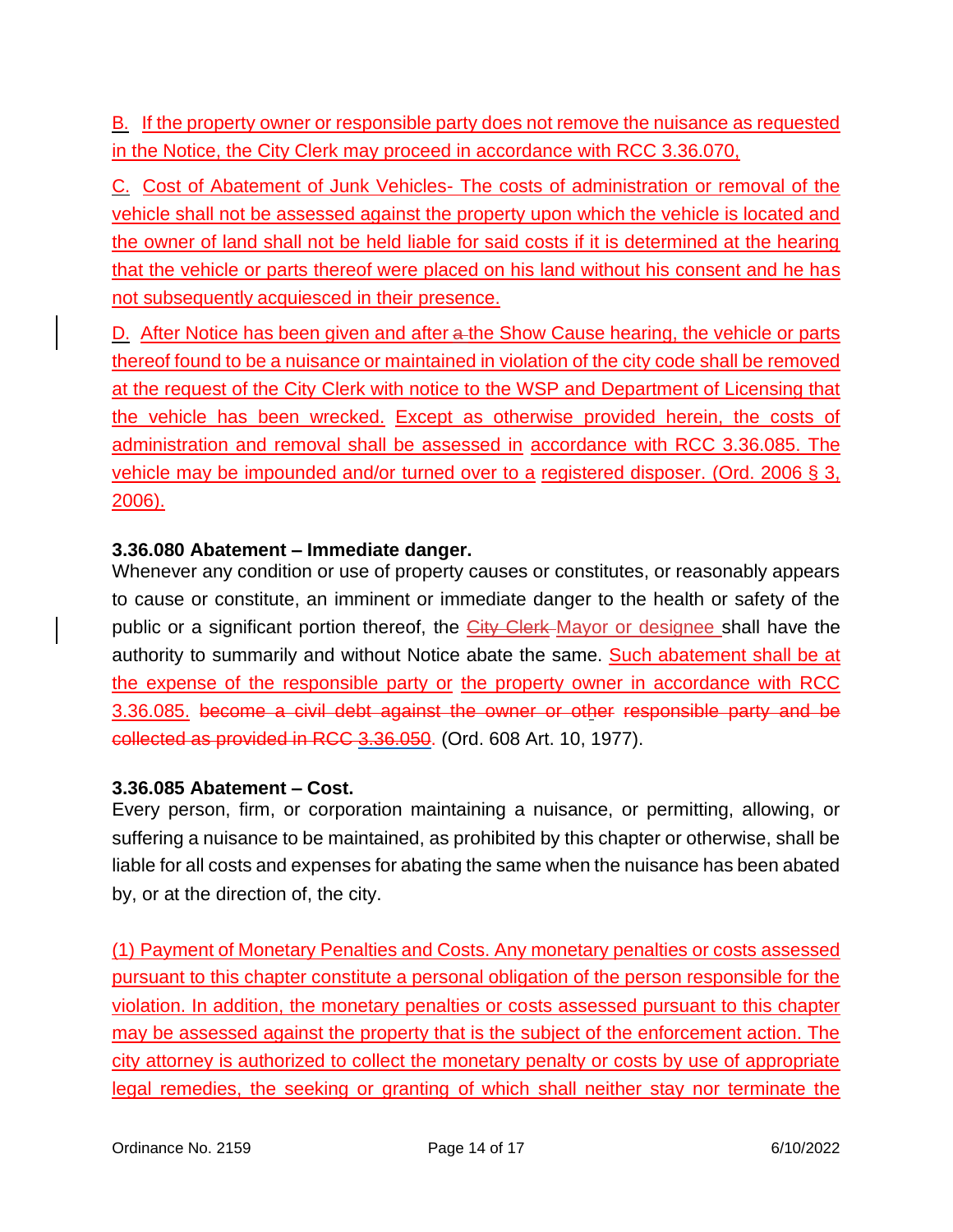accrual of additional per diem monetary penalties so long as the violation continues. The city may incorporate any outstanding penalty or cost into an assessment lien, if the city incurs costs of abating the violation. Any monetary penalty assessed must be paid in full to the city within 30 days from the date of service of an uncontested notice of civil violation or any order of the hearing examiner that assesses monetary penalties.

(2) Recovery of Costs. The city shall bill its costs, including incidental expenses, of pursuing code compliance and/or of abating a violation to the person responsible for the violation and/or against the subject property. Such costs shall become due and payable 30 days after the date of the bill. The term "incidental expenses" shall include, but not be limited to, personnel costs, both direct and indirect, including attorneys' fees incurred by the city; costs incurred in documenting the violation; the actual expenses and costs to the city in the preparation of notices, specifications, and contracts, and in inspecting the work; hauling, storage and disposal expenses; the cost of any required printing and mailing; and interest. The city manager Mayor or designee, or the hearing examiner, may in his or her discretion waive in whole or part the assessment of any costs upon a showing that abatement has occurred or is no longer necessary or that the costs would cause a significant financial hardship for the responsible party. Any challenge to the amount of the abatement costs must be made within 14 days of issuance of the bill and shall be heard by the eity manager Mayor in an informal hearing. The eity manager Mayor shall make a written determination as to whether or not the city's costs were accurate and necessary for accomplishing the abatement.

A. (3) Use of Collection Agency. Pursuant to Chapter 19.16 RCW, as currently enacted or hereafter amended, the city may, at its discretion, use a collection agency for the purposes of collecting penalties and costs assessed pursuant to this chapter. The collection agency may add fees or interest charges to the original amount assigned to collections as allowed by law. No debt may be assigned to a collection agency until at least 30 calendar days have elapsed from the time that the city attempts to notify the person responsible for the debt of the existence of the debt and that the debt may be assigned to a collection agency for collection if the debt is not paid. Notice of potential assignment to collections shall be made by regular first class mail to the last known address of the person responsible for the violation; provided, that inability to ascertain a current mailing address shall not prohibit the debt from being assigned to collections.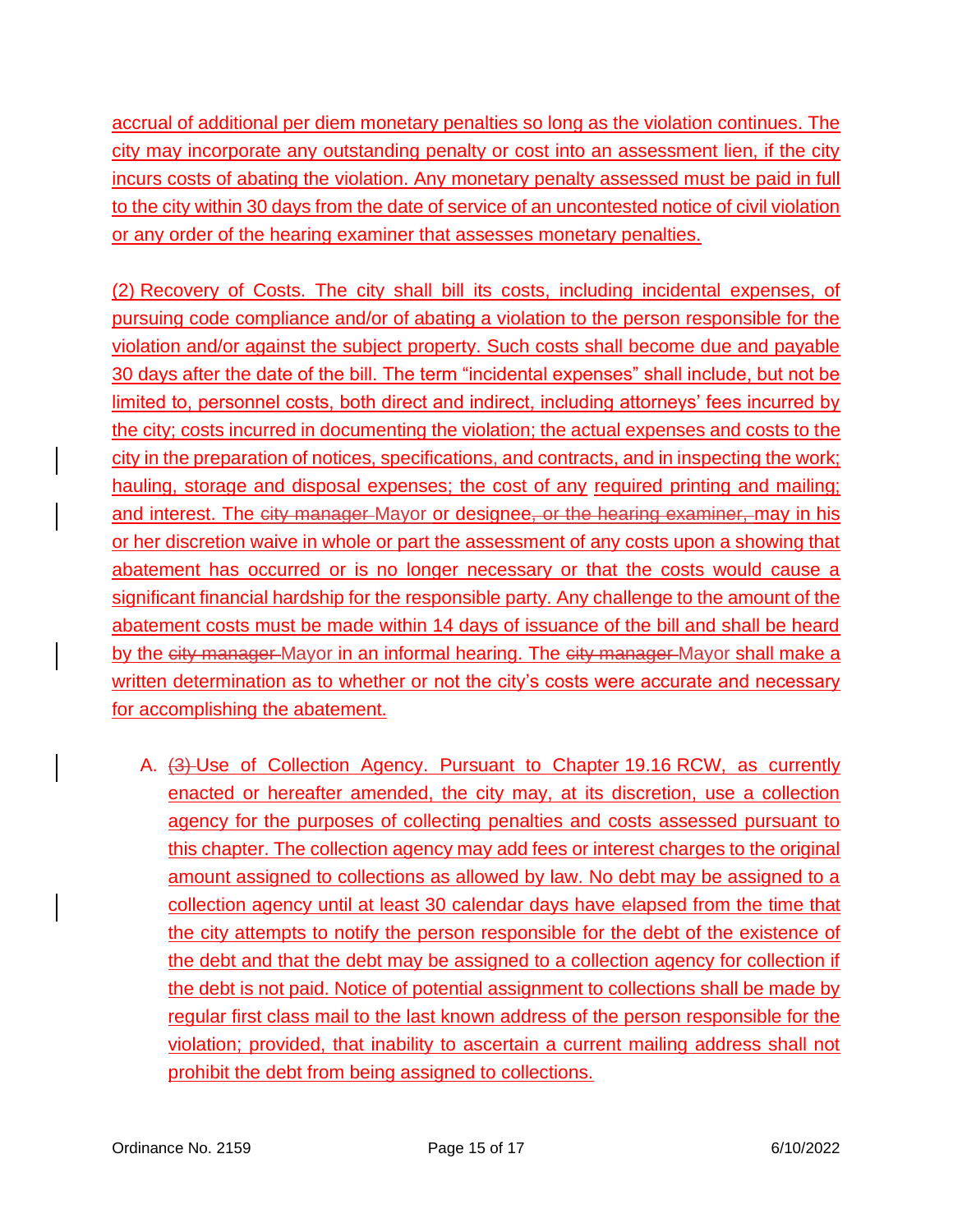B. (4) Assessment Lien. If penalties or costs assessed against a property are not paid within 30 days, the city clerk may certify to the county treasurer the confirmed amount for assessment on the tax rolls. The county treasurer shall enter the amount of such assessment upon the tax rolls against the property for the current year and the same shall become a part of the general taxes for that year to be collected at the same time and with interest at such rates as provided in RCW 84.56.020, as now or hereafter amended, for delinquent taxes, and when collected to be deposited to the credit of the general fund of the city. The lien shall be of equal rank with the state, county and municipal taxes. The validity of any assessment made under the provisions of this chapter shall not be contested in any action or proceeding unless the same is commenced within 15 calendar days after the assessment is placed upon the assessment roll. The city attorney may also file a lien for such costs against the real property.

3 (5) Continuing Duty to Abate Violations. Payment of a monetary penalty or costs pursuant to this chapter does not relieve the person responsible for the violation of the duty to correct or abate the violation. Additional notices of violation may be issued and/or criminal charges filed for continuing failure to correct or abate a violation.

A. Additional Remedies for Cost Recovery- The costs and expenses may be assessed as a part of any prosecution against the party liable and may be recovered as other costs are recovered after they have been assessed; provided, that in such cases, the city shall have been liable in the first instance to pay all costs of the abatement. The provisions of this chapter relative to the abatement of nuisances are not exclusive, and all other rights or remedies of the city, or any citizen thereof, relative to abatement of nuisances are declared to remain in full force and effect. (Ord. 2006 § 4, 2006).

### **3.36.090 Diseased animal carcasses – Proper disposal.**

The carcasses of animals that die from infectious diseases must be treated to destroy the disease-causing agent to prevent it from infecting other animals or humans. This involved coordination with the Adams County Health Department.

#### **3.36.100 Unlawful acts.**

A. It is unlawful for any responsible person or owner to permit, maintain, suffer, carry on or allow, upon any premises or drainage way, any of the acts or things declared by this chapter to be a public nuisance.

Ordinance No. 2159 **Page 16 of 17 Page 16 of 17** 6/10/2022